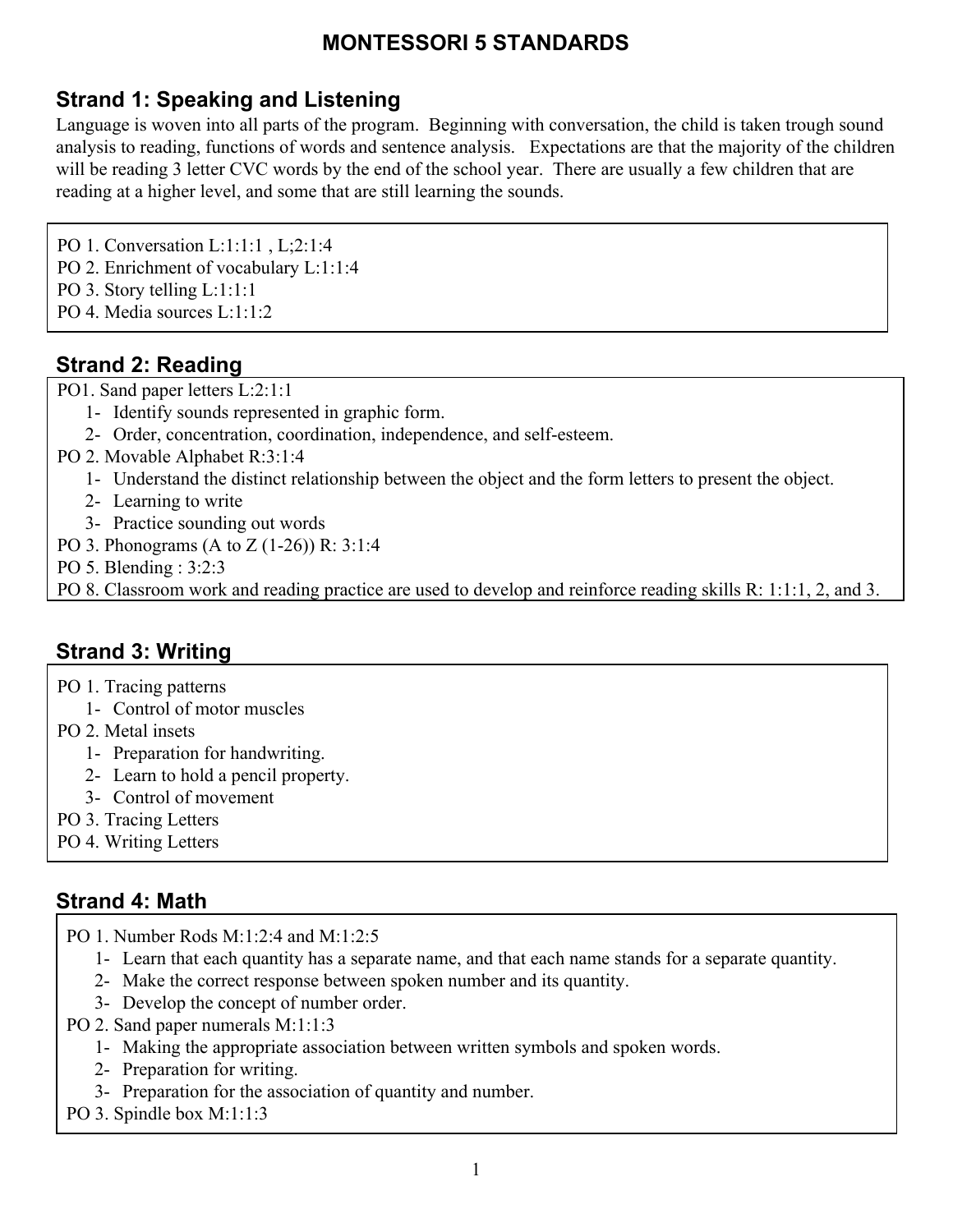- 1- To introduce zero.
- 2- Learn zero as the empty set.
- PO 4. Numerals and counters. M:1:1:2
	- 1- To place numerals in the correct sequence
	- 2- Introduce the concept of odd and even numerals.
- PO 5. Short bead stair M:1:2:5
	- 1- To prepare the child for the use of the bead bars with the teen and ten board.
	- 2- Development of the concept of exactness.
- PO 6 Teens board

#### **Strand 4: Culture**

PO 1. Geography -Weather -Continents -Parts of Earth -Globe PO 2. Biology -Life Cycle of a Plant -External Body Parts - Hygiene and Care of the Body - Parts of tree - Parts of flower - Senses PO 3. Life & Physical Science -Seasons -Solar system -Living and non-living -Experimenting with water, Air, Sounds -Life Cycle -Rainbow -Magnets PO 4: Art -Cutting -Gluing -Clay -Painting -Drawing PO 5. Social Studies - Earth Day - International Day- different cultures - Safety - Career Day - Community Helpers

- Family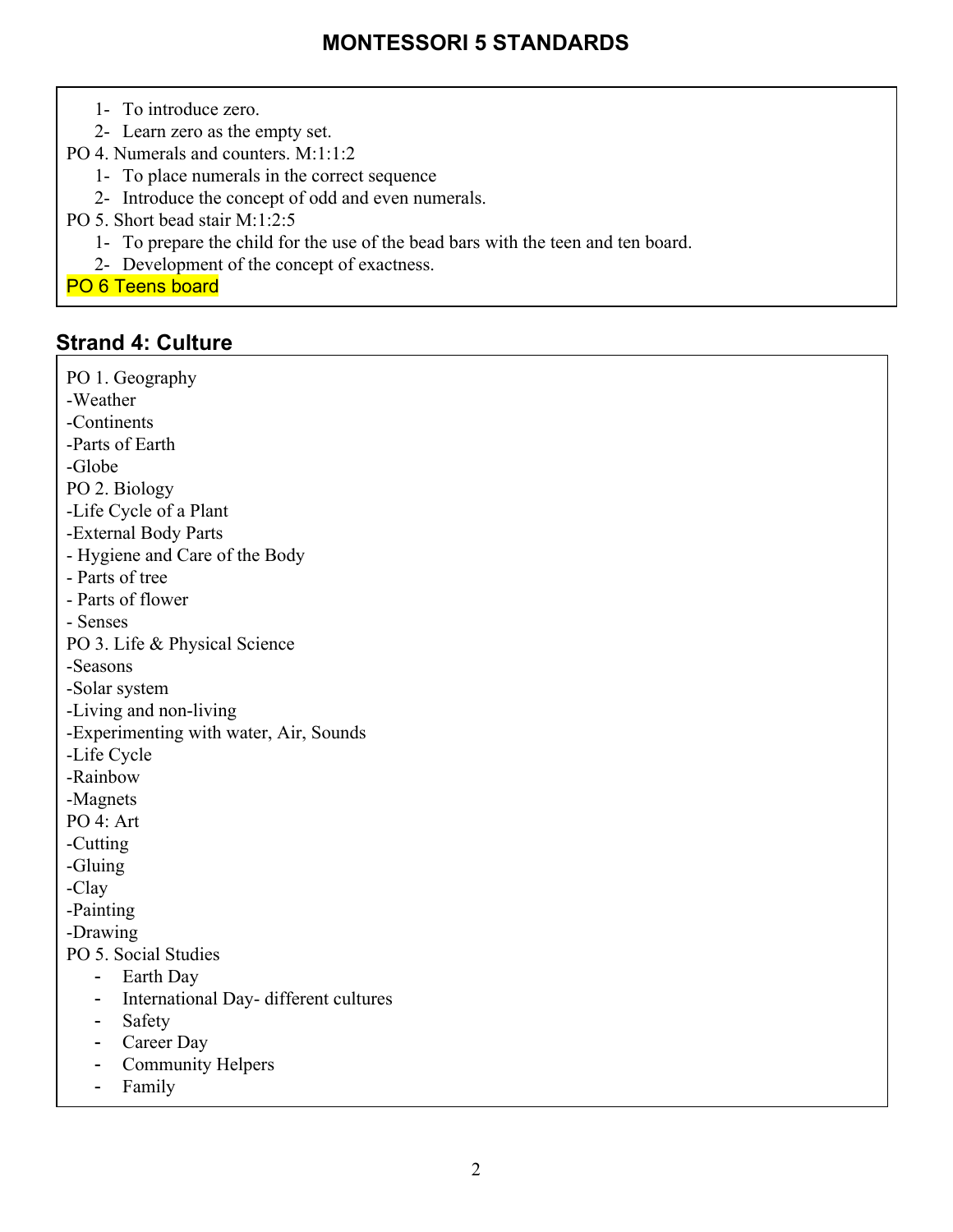### **Strand 5: Practical Life**

PO 1. Movement -Standing -Walking -Carrying a tray -Lifting a tray -Sitting -Carrying a chair -Rolling a rug or place mat -Sitting on a chair at a table -Walking on the line PO 2. Care of self/ Care of Environment -Pouring wet and dry -Crumbing a tray -Spooning -Dusting a table -Sorting -Polishing metal -Sponge squeezing -Arranging flowers -Washing hands -Caring for indoor plants -Dressing frames - Buttons - Zipper - Snap - Buckles - Tie -Putting on a coat PO 3. Grace and Courtesy -Greeting -Handing or offering -Using manners -Answering the door -Inviting guests in

### **Strand 6: Sensorial**

PO 1. Visual Discrimination of Size -Cylinder Blocks -Pink tower -Broad/brown stair - Red Rods/ Long stairs -knobless Cylinders -Binomial cube PO 2. Visual discrimination of Color -Color Tablets PO 3. Discrimination of Shapes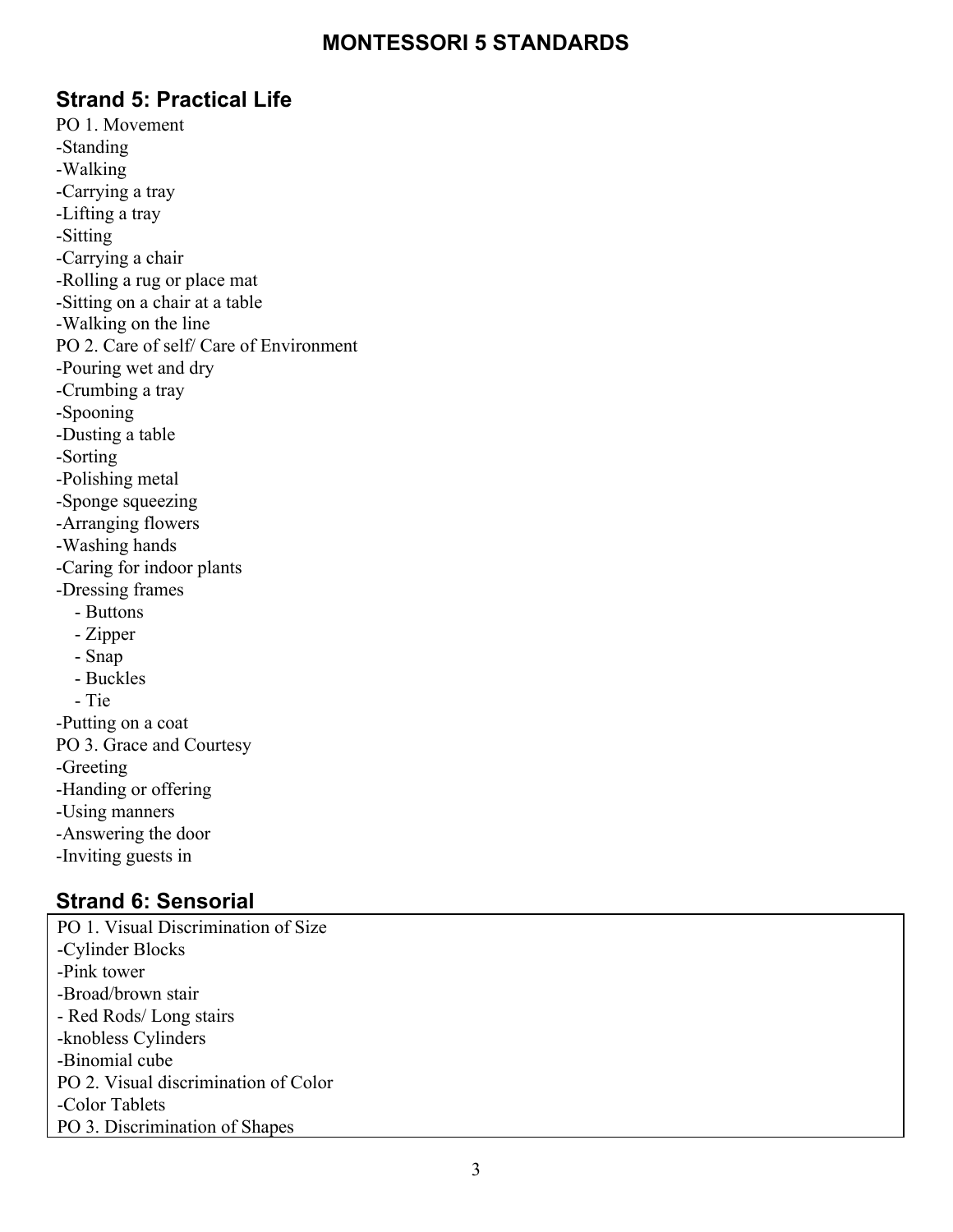-Triangular box -Hexagonal box PO 4. Tactile Senses -Rough and smooth boards -Rough and Smooth tablet PO 5. Complex Senses -Baric tablets PO 6. Steriognostic - Geometric solids -Mystery Bag PO 7. Sense of Hearing - Sound Cylinders

# **Strand 7: Arabic**

PO 1. Speaking Listening

- Conversation
- Enrichment of vocabulary
- Story telling
- PO 2. Reading
	- Identify sounds
	- Letter recognition
- PO 3. Writing
	- Tracing letters

# **Strand 8: Quran**

PO 1. Memorization: Surat al Fatiha, Surat al Masad- Surat al Nas (more or less depending on the level of the child)

# **Strand 9: Islamic Studies**

- PO 1. Hadith examples of proper Islamic behavior
	- Arkanal Islam (Pillars of Islam)
	- Allahu howa Khaliq
	- 5 prayers
	- Gift giving
	- Learning and teaching Qur'an
	- Love for Prophet Mohamed (PBUH)
	- Honesty
	- Friendship
	- Obedience to parents
	- Etiquette of eating
- PO 2. Dua'a
	- Dua'a for eating